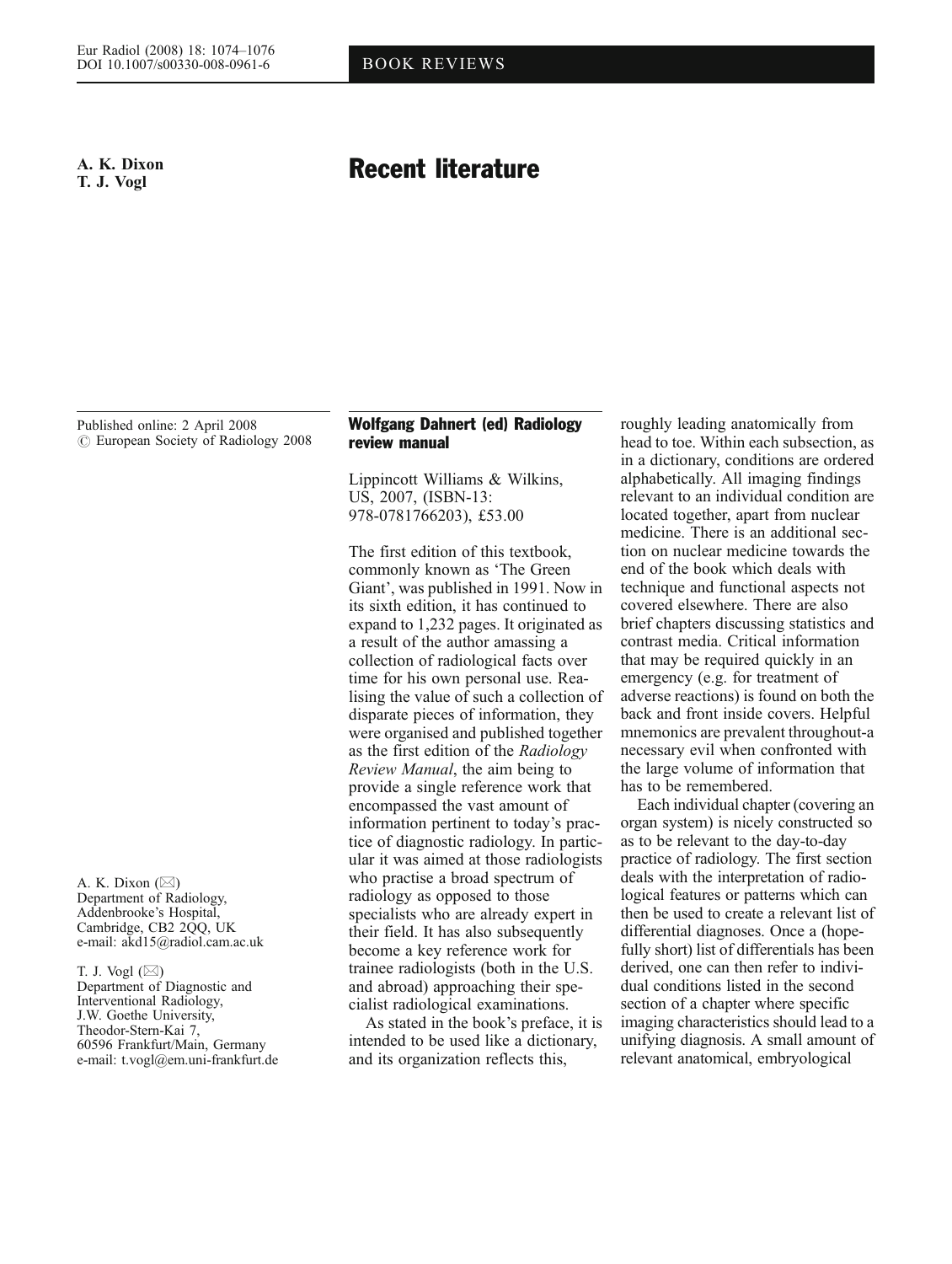and functional information is sandwiched between these two segments.

On the positive side, this is probably the single most comprehensive radiological reference book of sensible size and cost. In particular, for those approaching their exams it is helpful to have everything condensed into one volume and to be reasonably sure that most of the important areas are covered. Its outline style is also helpful in this regard for quick, lastminute reference (and by extension day-to-day practice). It also allows assimilation of a large amount of knowledge in a timely fashion, as opposed to more descriptive-based texts. The list of differential diagnoses is exhaustive and more comprehensive than most other books on the market. If you were to state a preference for one reference work in a busy department this would have to be at the top of any list.

Conversely, whilst its outline style has its advantages, it is also one of its major limitations. The author acknowledges that 'this may jeopardize the full meaning of statements when taken out of context or isolated from the fundamental knowledge of general radiology'. Listing things in an alphabetical manner leads to related diseases not being closely grouped in categories, which can make understanding a disease category more demanding. This is also not a book to be used in isolation—trying to understand conditions de novo would be almost impossible using this book alone. Dahnert works on the assumption of a core knowledge base —other, more descriptive texts such as Grainger and Allison's Diagnostic Radiology would be a more fruitful place to start. In addition, as there is such a vast amount of information presented in an outline format it is easy to become quickly overwhelmed by its sheer volume and somewhat monotonous presentation style. 'Important comments' are

highlighted but it is easy to miss the basic point that distinguishes one condition from others. From a revision aid point of view, the key differential diagnosis lists are not clearly highlighted and this can result in a lot of effort expended on relatively trivial radiological findings. Other texts, such as Weissleders's Primer of Diagnostic Imaging, contain less information but manage to distil what they do present down to the key elements.

The sixth edition has been improved dramatically by the addition of new line drawings. However, there is still room for improvement. The line drawings that have been included are very helpful, for example those detailing the anatomy of aortic arch variants. Radiology is by its nature a visual discipline and even more relevant line drawings would facilitate the learning process. Other texts also have an advantage over Dahnert with their selective use of comparison tables, making very clear key differences between diagnoses which can be somewhat lost in the rigid way information is presented here.

For all the topics that are covered in depth, some areas still continue to remain deficient in this edition. For example, very little coverage is given to scoliosis and dental radiology. I also understand economy of space as a reason for not having a separate paediatric section, but for those trainees who have to revise for a separate paediatric module, this is made more difficult by having the paediatric conditions hidden away within their respective organ systems. From a U.K. perspective, this book was not designed with the Royal College of Radiology modular written examinations in mind.

In summary, this is a 'must have' reference work for all radiologists in day-to-day practice or during their training. Although there are inherent deficiencies, it does an admirable job in what it is attempting to do—that is to condense the vast sea of radiological information into an easily accessible and rapid reference work.

Lee Grant, Cambridge, UK

## Serge A. R. B. Rombouts, Frederik Barkhof, Philip Scheltens (eds) Clinical applications of functional brain MRI

Oxford University Press, Oxford, UK. (ISBN 9780198566298), 386 pages, £125.00

Functional MRI (fMRI) has become an indispensable tool for basic neuroscience research, and the clinical applications of the technique form a substantial and fast-developing field. Indeed, there are some institutions that now routinely use fMRI as an integral part of patient management. This volume describes the current state-ofthe-art for a broad range of clinical entities, and as such, fills an important gap in the market. It is aimed squarely at fMRI researchers with an interest in developing clinical applications, and clinicians who are considering using the technique.

The book starts with an overview of the principles of fMRI and current applications. It includes a particularly helpful discussion of the novel challenges facing the fMRI researcher who is making the transition from 'normal' subjects to those with brain pathology.

Each subsequent chapter focuses on a particular clinical entity for which there is a substantial body of fMRI research, with topics including the neurosurgical (presurgical planning), neurological (stroke, Parkinson's disease, MS, and dementia) and psychiatric (schizophrenia and depression). Each chapter describes the clinical issues to be addressed, potential and (where appropriate) current clinical uses, methodological issues such as task design, and integration with other